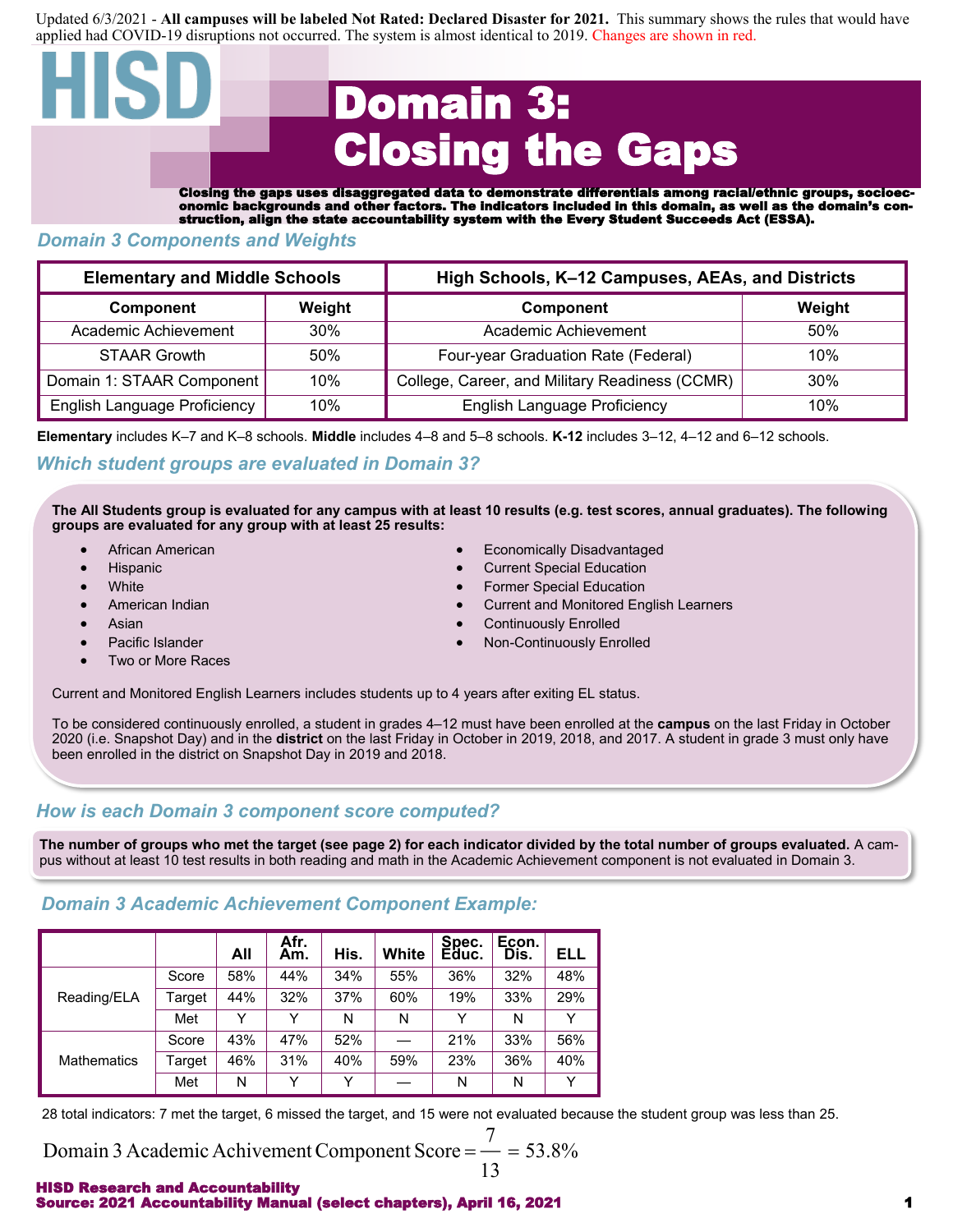Updated 6/3/2021 - **All campuses will be labeled Not Rated: Declared Disaster for 2021.** This summary shows the rules that would have applied had COVID-19 disruptions not occurred. The system is almost identical to 2019. Changes are shown in red.

# Domain 3: Closing the Gaps

Closing the gaps uses disaggregated data to demonstrate differentials among racial/ethnic groups, socioeconomic backgrounds and other factors. The indicators included in this domain, as well as the domain's construction, align the state accountability system with the Every Student Succeeds Act (ESSA).

### *What are the targets for each group and indicator in Domain 3?* **Academic Achievement Component (all campuses)**

The Academic Achievement Component of Domain 3 uses the STAAR results from Domain 1 for Reading and Mathematics at or above the Meets Grade Level standard.

|                    | All | Afr.<br>Am. | His. | White | Am.<br>Ind | Asian | Pac.<br>Isl. | Two or<br><b>More</b> | Spec.<br>Educ. | Econ.<br>Dis. | ELL<br>(Curr +<br>Mon) | Spec.<br>Educ.<br>(Former) | Cont.<br><b>Enrolled</b> | Non-Cont.<br>Enrolled |
|--------------------|-----|-------------|------|-------|------------|-------|--------------|-----------------------|----------------|---------------|------------------------|----------------------------|--------------------------|-----------------------|
| Reading/ELA        | 44% | 32%         | 37%  | 60%   | 43%        | 74%   | 45%          | 56%                   | 19%            | 33%           | 29%                    | 36%                        | 46%                      | 42%                   |
| <b>Mathematics</b> | 46% | 31%         | 40%  | 59%   | 45%        | 82%   | 50%          | 54%                   | 23%            | 36%           | 40%                    | 44%                        | 47%                      | 45%                   |

## **English Language Proficiency (all campuses)**

The English Language Component of Domain 3 is based on the percentage of Current ELs who progressed one composite rating level or reached Advanced High on TELPAS. This component is evaluated if the campus has at least 25 Current ELs, and the target is **36%**. Because this component only evaluates one group, the raw score will be either 100 or 0. If the campus does not have 25 current ELs, the weight of this component will be distributed across the other 3 components.

#### **Growth Component (Elementary and Middle Schools only)**

The Growth Component of Domain 3 uses the Academic Growth component from Domain 2 by subject.

|                    | All | Afr.<br>Am. | His. | White | Am.<br>Ind. | Asian | Pac.<br>Isl. | Two or<br><b>More</b> | Spec.<br>Educ. | Econ.<br>Dis. | ELL<br>(Curr +<br>Mon, | Spec.<br>Eḋuc.<br>(Former) | Cont.<br><b>Enrolled</b> | Non-Cont.<br>Enrolled |
|--------------------|-----|-------------|------|-------|-------------|-------|--------------|-----------------------|----------------|---------------|------------------------|----------------------------|--------------------------|-----------------------|
| Reading            | 66% | 62%         | 65%  | 69%   | 67%         | 77%   | 67%          | 68%                   | 59%            | 64%           | 64%                    | 65%                        | 66%                      | 67%                   |
| <b>Mathematics</b> | 71% | 67%         | 69%  | 74%   | 71%         | 86%   | 74%          | 73%                   | 61%            | 68%           | 68%                    | 70%                        | 71%                      | 70%                   |

## The Growth Component will **not** be reported in 2021 due to the impact of COVID-19.

#### **Domain 1: STAAR Component (Elementary and Middle Schools only)**

The Domain 1: STAAR Component of Domain 3 uses the STAAR component from Domain 1.

| All | Afr.<br>Am. | His. | White | Am.<br>Ind. | Asian | Pac.<br>Isl. | Two or<br><b>More</b> | Spec.<br>Educ. | Econ.<br>Dis. | ELL<br>(Curr+<br>Mon. | Spec.<br>Éduc.<br>(Former) | Cont.<br><b>Enrolled</b> | Non-Cont.<br>Enrolled |
|-----|-------------|------|-------|-------------|-------|--------------|-----------------------|----------------|---------------|-----------------------|----------------------------|--------------------------|-----------------------|
| 47% | 36%         | 41%  | 58%   | 46%         | 73%   | 48%          | 55%                   | 23%            | 38%           | 37%                   | 43%                        | 48%                      | 45%                   |

#### **College, Career, and Military Readiness Component (High and K-12 Schools only)**

The CCMR Component of Domain 3 uses the CCMR component from Domain 1 except that it includes both annual graduates and students in grade 12 during school year 2019–20 who did not graduate. A high school or K-12 campus that does not have a graduation rate is evaluated using the Growth Component used for elementary and middle schools.

| All | Afr.<br>Am. | His. | White | Am.<br>Ind. | Asian | Pac.<br>Isl. | Two or.<br><b>More</b> | Spec.<br>Educ. | Econ.<br>Dis. | <b>Ever ELL</b><br><b>Grades</b><br>in<br>$9 - 12$ | Spec.<br>Educ.<br>(Former) | Cont.<br><b>Enrolled</b> | Non-<br>Cont.<br><b>Enrolled</b> |
|-----|-------------|------|-------|-------------|-------|--------------|------------------------|----------------|---------------|----------------------------------------------------|----------------------------|--------------------------|----------------------------------|
| 47% | 31%         | 41%  | 58%   | 42%         | 76%   | 39%          | 53%                    | $27\%$         | 39%           | 30%                                                | 43%                        | 50%                      | 31%                              |

#### **Federal Four-Year Graduation Rate Component (High and K-12 Schools only) - New Methodology for 2021** A student group can meet the Graduation Rate target three ways:

- 1. Meet the long-term target of 94.0% and exceed the 2015 baseline for the group by at least 0.1%. (Note: The 2015 baseline rate for the Asian group is 95%, and all other groups have baselines below 94%. Thus, the Asian group must be 95.1% or higher while all other groups must be 94.0% or higher)
- 2. Meet the interim target of 90% and increase by at least 0.1% over the prior year.
- 3. Meet the graduation rate growth target. This target depends on the current and prior results for each group. The formula is provided in the Accountability Manual.

#### HISD Research and Accountability Source: 2021 Accountability Manual (select chapters), April 16, 2021 2